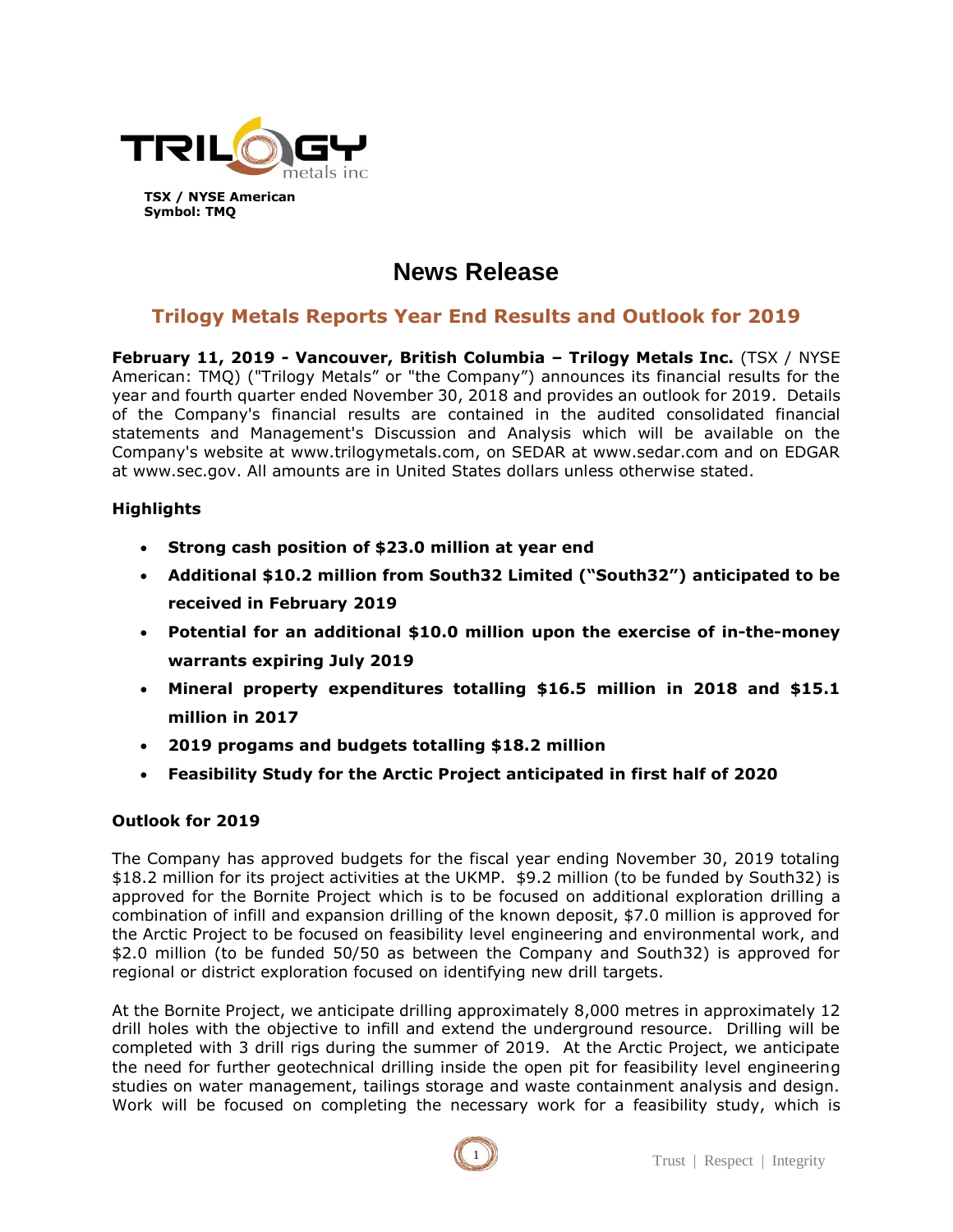anticipated to be completed within the first half of 2020. Environmental baseline studies will continue at both Bornite and Arctic while specific environmental studies will be completed at Arctic for feasibility and permitting of the mine.

Trilogy and South32 have agreed to fund equally a \$2 million regional or district exploration program and budget. We anticipate completing an aerial EM geophysics survey in the spring of 2019 over the Company's 100 kilometer volcanogenic massive sulphide ("VMS") belt and with that information, prepare for exploration drilling of certain targets.

South32 will fund \$9.2 million for the Bornite budget on or before February 12, 2019. The funds received by South32 represent their funding of the third and final year of the Option Agreement and keeps the agreement in good standing. South32 can exercise its option under the agreement to form the 50/50 joint venture at any time prior to January 31, 2020. For 2019, the Company will fund 100% of the Arctic budget.

#### **Review of 2018 Activities**

#### *Bornite Project*

In partnership with South32 we completed a 2018 exploration program directed by the joint Trilogy-South32 Technical Committee at the Bornite Project with a total budget of \$10.8 million, fully funded by South32. The focus of the 2018 program was to follow-up on the 2017 wide step-out exploration program.

The 2018 program comprised of 12 drill holes totaling approximately 10,123 meters (33,212 feet) of exploration drilling through a combination of infill and expansion drill holes in and around the known deposit. The original drilling campaign was budgeted to be 8,000 meters utilizing 3 drill rigs at a cost of \$10.0 million and was subsequently expanded to 10,000 meters with the addition of 2 more drill rigs for a revised budget of \$10.8 million. The 2018 program followed up on drilling completed during the 2017 exploration program, which was one of the larger programs in the history of drilling at the Bornite Project. The objective of the 2018 drill campaign was to infill and expand the currently defined open pit and underground mineral resources. Drill results were released on August 23, 2018, October 9, 2018, November 19, 2019 and December 13, 2018. In addition, we completed a cobalt resource estimate at Bornite released on June 5, 2018.

#### *Arctic Project*

The 2018 program comprised of approximately 593 meters of geotechnical and hydrological drilling completed during the 2018 summer field season. The geotechnical program consisted of 24 large diameter drill holes and 40 excavated test pits and was completed to provide additional geotechnical and hydrologic information for the waste rock dump, tailings management facility, and surface infrastructure in the area. In addition, studies on the Arctic road alignment (from the Arctic mine site to the Dahl Creek airstrip), acid rock drainage and metal leaching potential, ore sorting capabilities and metallurgical studies at Arctic were started during 2018. We also continued the collection of baseline environmental data on hydrology, meteorology and archeology in preparation of a feasibility study and the submission of permitting documents for the mine.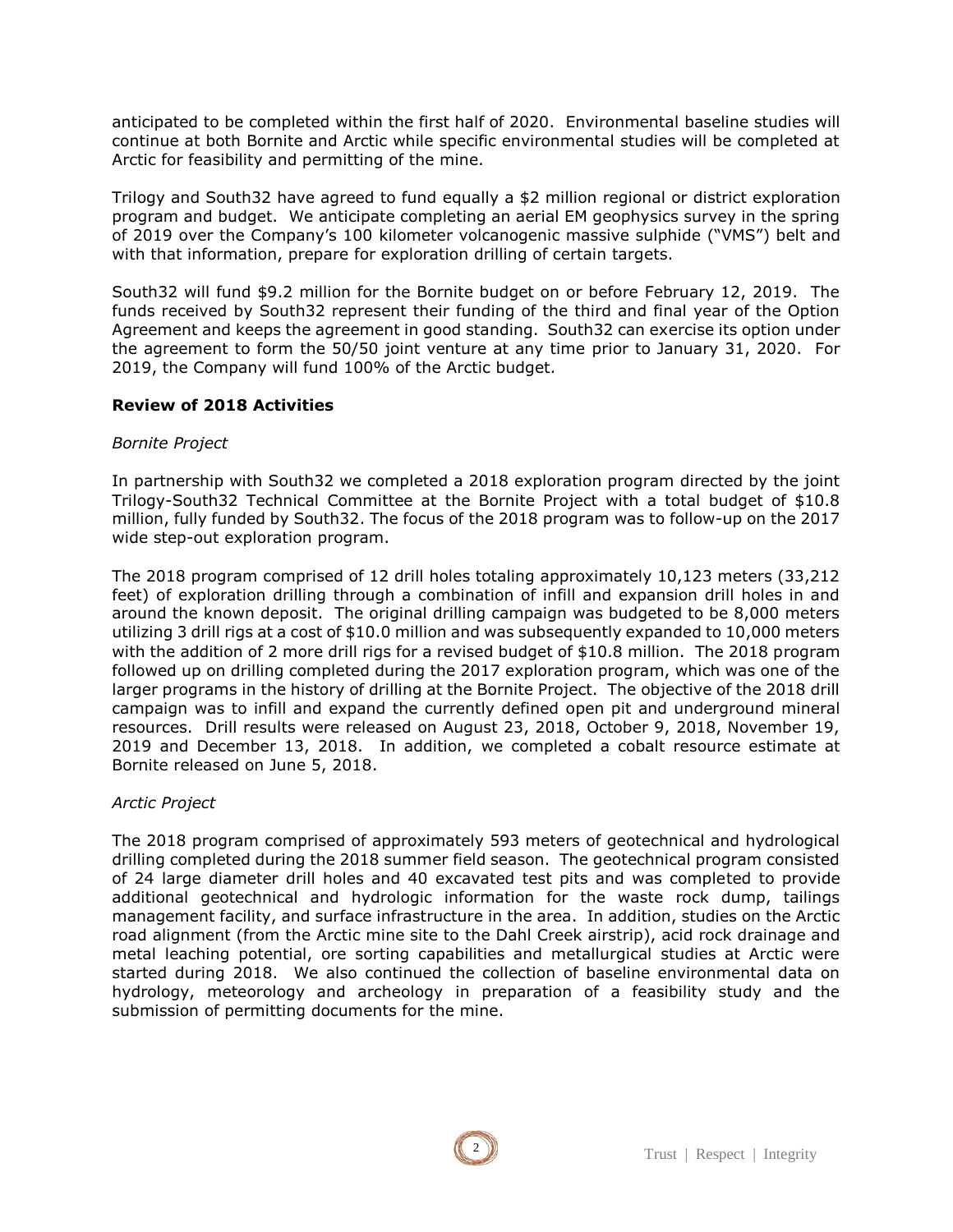## **Annual Financial Results**

The following selected annual information is prepared in accordance with U.S. GAAP.

| except for per share amounts                |                   |              |              |
|---------------------------------------------|-------------------|--------------|--------------|
| <b>Selected financial results</b>           | <b>Year ended</b> | Year ended   | Year ended   |
|                                             | November 30,      | November 30, | November 30, |
|                                             | 2018              | 2017         | 2016         |
|                                             |                   |              |              |
| General and administrative                  | 1,532             | 1,385        | 1,337        |
| Mineral properties expense                  | 16,490            | 15,100       | 5,037        |
| Professional fees                           | 453               | 708          | 442          |
| <b>Salaries</b>                             | 1,467             | 975          | 1,003        |
| Salaries - stock-based compensation         | 1,441             | 705          | 615          |
| Unrealized loss (gain) on held for trading  |                   | 1,645        | (88)         |
| investments                                 |                   |              |              |
| Loss (gain) on sale of investments          | 272               | 580          | (57)         |
| Loss from continued operations for the year | 21,849            | 21,104       | 8,712        |
| Income from discontinued operations for the |                   |              | (3,850)      |
| year                                        |                   |              |              |
| Loss and comprehensive loss for the year    | 21,849            | 21,104       | 4,862        |
| Basic and diluted loss per common share     | \$0.18            | \$0.20       | \$0.05       |

For the year ended November 30, 2018, we reported a net loss of \$21.8 million (or \$0.18 basic and diluted loss per common share) compared to a net loss for the corresponding period in 2017 of \$21.1 million (or \$0.20 basic and diluted loss per common share) and a net loss of \$4.9 million for the corresponding period in 2016 (or \$0.05 basic and diluted loss per common share). The 2018 movement in net loss was primarily due to the increased size and magnitude of the field programs undertaken at our mineral properties. Adding to this variance in 2018 were incremental increases in general and administrative expenses, salaries and stock-based compensation, offset by decreases in professional fees as well the loss on disposition of Gold Mining Inc. ("GMI") shares when compared to the prior year.

The 2017 movement in net loss was primarily due to the significantly increased size and magnitude of the field programs undertaken at our mineral properties in 2017 offset by a one-time gain in 2016 on the sale of Sunward Investments Ltd. ("Sunward Investments"), which, through a subsidiary, owned 100% of the Titiribi gold-copper exploration project in Colombia. Additionally, there were losses recognized on both the sale of investments as well as investments designated as held for trading in 2017 that did not exist in the prior fiscal year. The investment in shares and warrants to purchase shares in GMI (formerly, Brazil Resources Inc.) that were acquired through the sale of Sunward Investments in 2016 were fully disposed of during the year ended November 30, 2018.

For the year ended November 30, 2018, we reported a net loss from continuing operations of \$21.8 million (or \$0.18 basic and diluted loss from continuing operations per common share) compared to a net loss for the corresponding period in 2017 of \$21.1 million (or \$0.20 basic and diluted loss from continuing operations per common share) and a net loss of \$8.7 million for the corresponding period in 2016 (or \$0.08 basic and diluted loss from continuing operations per common share).

The slight increase in the loss pertaining to 2018 relates to the size of the program undertaken at the UKMP in 2018. We executed a \$16.5 million program at the UKMP in 2018, with \$10.8 million on the Bornite Project funded by South32 under the Option Agreement. The 2018 field program consisted of 10,123 meters of exploration drilling at the Bornite Project. At Arctic,



*in thousands of dollars,*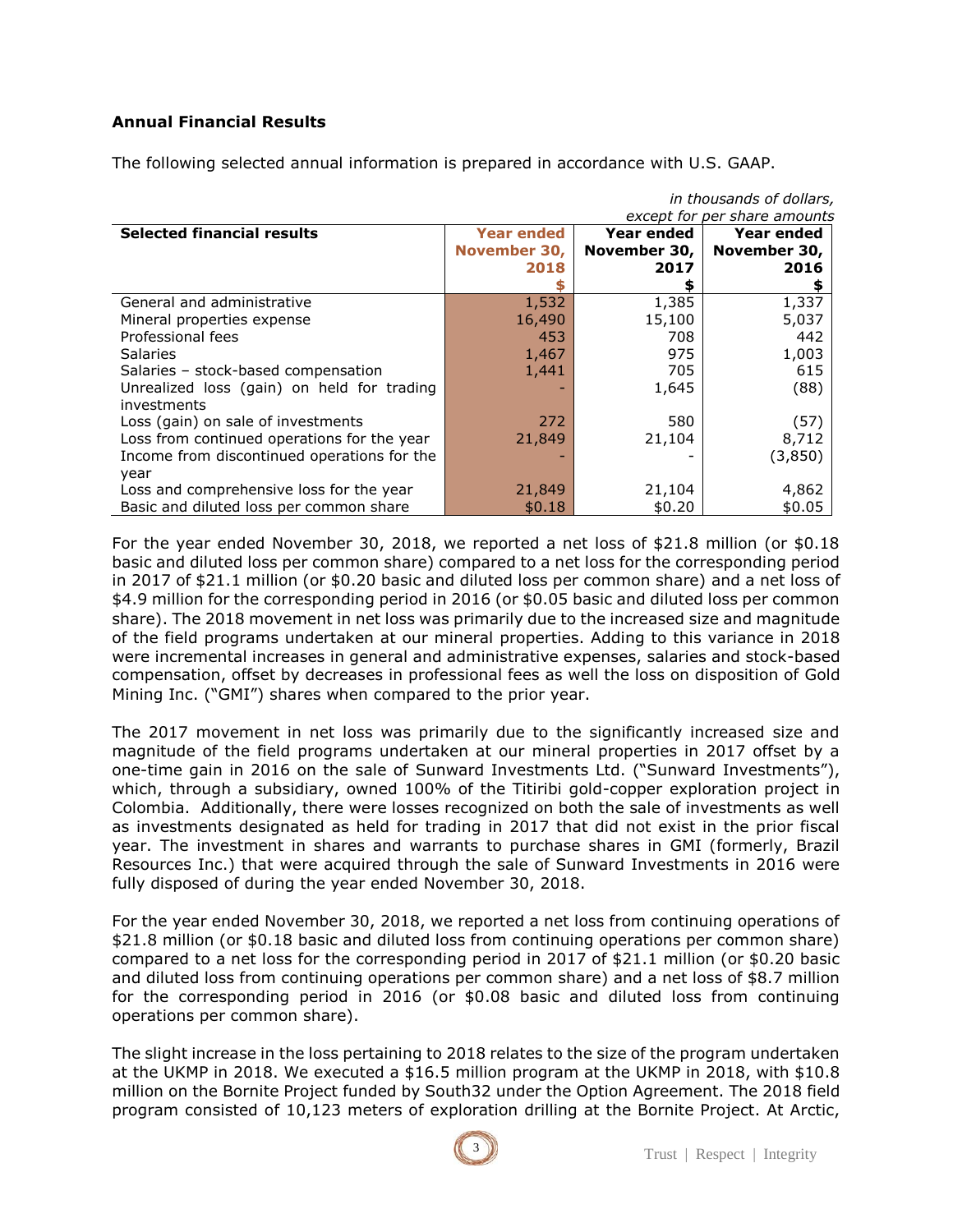593 meters of geotechnical drilling and 40 test pits were completed to provide additional geotechnical and hydrologic information for the waste rock dump, tailings management facility and surface infrastructure in the area.

Comparably, the significant increase in the loss pertaining to 2017 relates to the size of the program undertaken at the UKMP in 2017. We executed a \$15.1 million program at the UKMP in 2017, with \$10.0 million on the Bornite Project funded by South32 under the Option Agreement. The 2017 field program consisted of 8,437 meters of exploration drilling at the Bornite Project, 274 meters of geotechnical drilling and 26 test pits completed to determine site facility locations and mine design at the Arctic Project, and 785 meters of infill drilling to collect material for an ore-sorting study at the Arctic Project. Additionally, significant engineering work was completed on the PFS study at the Arctic Project that was completed in Q1 2018.

In contrast, in 2016, we executed a \$5.0 million program on the Arctic Project. The program in 2016 was focused on moving the Arctic Project towards pre-feasibility compared to the significant programs undertaken at the Bornite and Arctic Projects in 2017 and 2018. In 2016, we completed a drill program consisting of 3,058 meters at the Arctic Project and increased the environmental baseline data collection and engineering site investigations. Mineral property expenses consist of direct drilling, personnel, community, resource reporting and other exploration expenses, as well as indirect project support expenses such as fixed wing charters, helicopter support, fuel, and other camp operation costs.

Additionally, the significant variance in 2016, compared to 2017 and 2018, relates to the pretax gain recognized on the sale of Sunward Investments and the Titiribi Project of \$4.4 million. This was a one-time event for which there is no comparable gain in either of the two subsequent years. As a result of the sale, the operations of Sunward Investments were reclassified as a discontinued operation, retrospectively. Expenses of \$0.6 million for the year ended November 30, 2016 related to the Sunward Investments operations were reclassified to discontinued operations.

During the year ended November 30, 2018, the Company sold the remaining 2,365,000 common shares of GMI for proceeds of \$2.3 million and realized a loss on sale of \$0.3 million. Similarly, during the year ended November 30, 2017, the Company sold 2,525,000 common shares of GMI for proceeds of \$3.5 million and realized a loss on sale of \$0.6 million. For the year ended November 30, 2017, we recognized an unrealized loss on held for trading investments of \$1.6 million on 2,365,000 common shares of GMI and 1,000,000 warrants to purchase a common share of GMI.

Professional fees for the year ended November 30, 2018 were \$0.5 million, a decrease of \$0.2 million from the \$0.7 million incurred for the year November 30, 2017, and an increase of \$0.1 million from the \$0.4 million incurred for the year ended November 30, 2016. Expenses in 2018 decreased from 2017 as the prior year included the arrangement with South32 and preparatory costs associated with the filing of a base shelf prospectus in Canada and the US. Costs in 2016 were down significantly from other years due to less corporate transaction activity as well as \$0.2 million in costs related to the sale of Sunward recorded to discontinued operations.

Other variances for the year ended November 30, 2018 compared to 2017 and 2016 are as follows: (a) \$1.5 million in general and administrative expenses in 2018 compared to \$1.4 million in 2017 and \$1.3 million in 2016 due to a less favorable foreign exchange movement; (b) \$1.5 million in salaries in 2018 compared to \$1 million in 2017 and 2016 due to changes in staffing levels at the corporate office; and (c) \$1.4 million in stock based compensation in

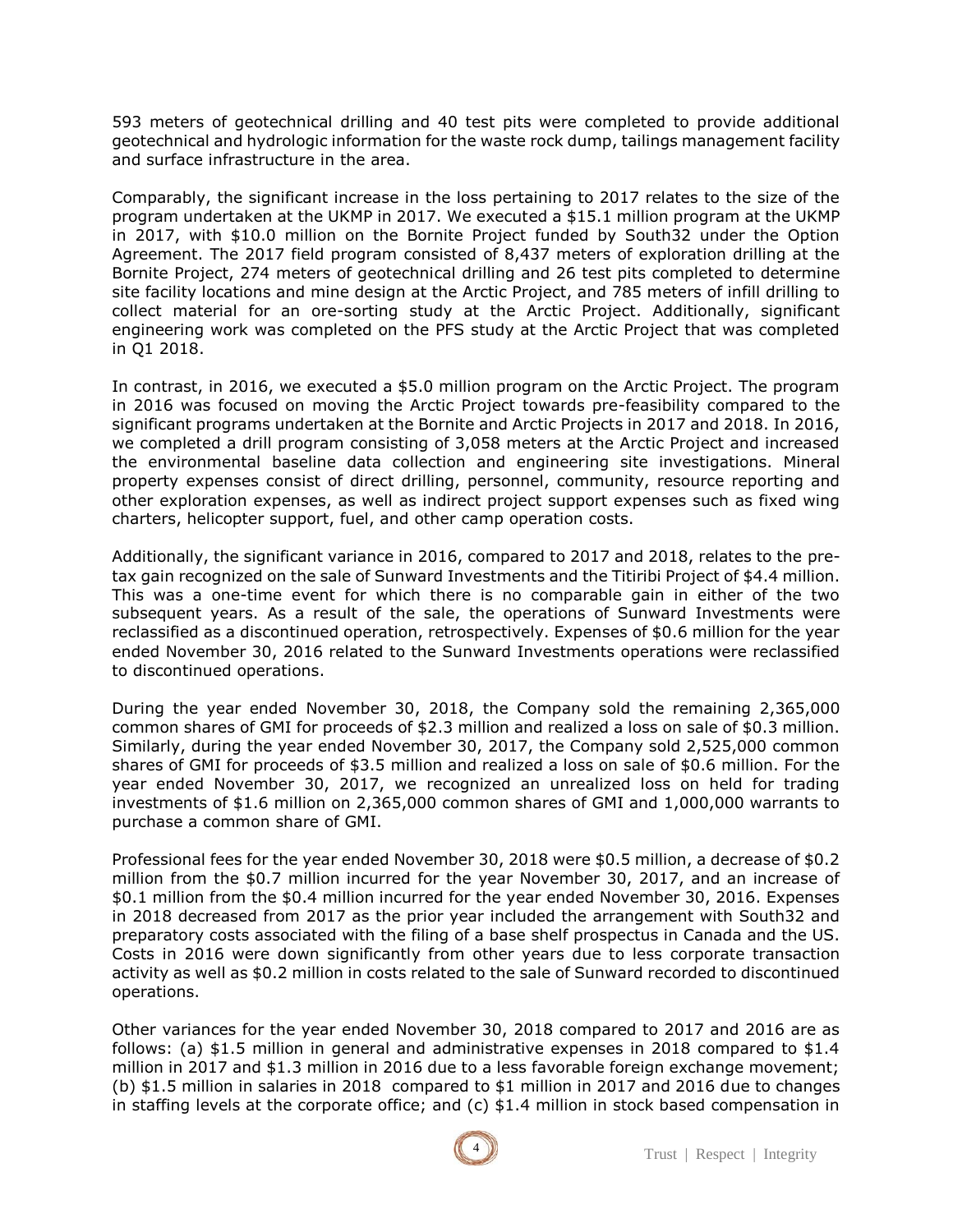2018 compared to \$0.7 million in 2017 and \$0.6 million in 2016 due to the fair value of grants valued using the Black-Scholes model, which is most sensitive to the Company's increased share price and future expected volatility.

The comparable basic and diluted loss per common share for 2018 of \$0.18 is slightly lower than 2017 due to the dilutive effect of the increased weighted average number of shares outstanding at November 30, 2018 versus the prior year. The basic and diluted loss per common share for 2016 of \$0.05 is lower than 2017 due to the gain on the sale of Sunward Investments recognized in the 2016 year.

#### **Fourth Quarter Results**

During the fourth quarter of 2018, we had a loss of \$5.3 million compared to a loss of \$6.7 million in the fourth quarter of 2017. The primary drivers for the difference were \$0.9 million lower mineral properties expenses, loss on disposition of investments of \$0.8 million in the fourth quarter of 2017 for which the comparative is nil in the fourth quarter 2018, all offset by \$0.5 million in increased salaries benefits in the fourth quarter 2018. We incurred \$3.8 million of mineral property expenses in the fourth quarter of 2018 compared to \$4.7 million of mineral property expenses in the fourth quarter of 2017 as the camp closed earlier in the 2018 program (October 13, 2018) versus the 2017 program (October 31, 2017).

#### **Liquidity and Capital Resources**

At November 30, 2018, we had \$23.0 million in cash and cash equivalents and anticipates receiving \$10.2 million from South32 in February 2019 to fund certain 2019 project budgets. The Company also anticipates receiving an additional \$10 million upon the exercise of 6.5 million warrants, with an exercise price of \$1.52, expiring on July 2, 2019 as the warrants are in-the-money.

We expended \$22.1 million on operating activities during the 2018 fiscal year compared with \$15.4 million for operating activities for the same period in 2017, and expenditures of \$8.7 million for operating activities for the same period in 2016. A majority of cash spent on operating activities during all periods was expended on mineral property expenses, general and administrative expenses, salaries and professional fees. The increase in cash spent in the year ended November 30, 2018 is mainly due to increased mineral property expenses of \$1.4, general and administrative expenses of \$0.2 million, salaries of \$0.5 million and a reduction in accounts payable and accrued liabilities of \$2.6 million. As at November 30, 2018, the Company had consolidated cash of \$23.0 million and working capital of \$22 million. The Company continues to manage its cash expenditures through its working capital and funding from South32 under the Option Agreement. The Company has adequate funds to meet its operations and administration expenses.

On April 20, 2018 the Company completed an offering for gross proceeds of \$28.7 million by issuing 24,784,482 common shares at \$1.16 per common share. Expenses including bank commissions, legal fees, stock exchange and other fees totaled \$1.8 million for net proceeds of \$26.9 million.

During the year ended November 30, 2018, we raised \$12.7 million from investing activities. These investing proceeds consisted of \$10.4 million raised through mineral property funding from South32 and \$2.3 million from proceeds from the sale of the remaining investments in GMI, net of \$7 thousand expended on capital purchases. During the year ended November 30, 2017, we raised \$13.5 million from investing activities. \$10.4 million was raised through mineral property funding from South32, \$3.5 million from proceeds from the sale of

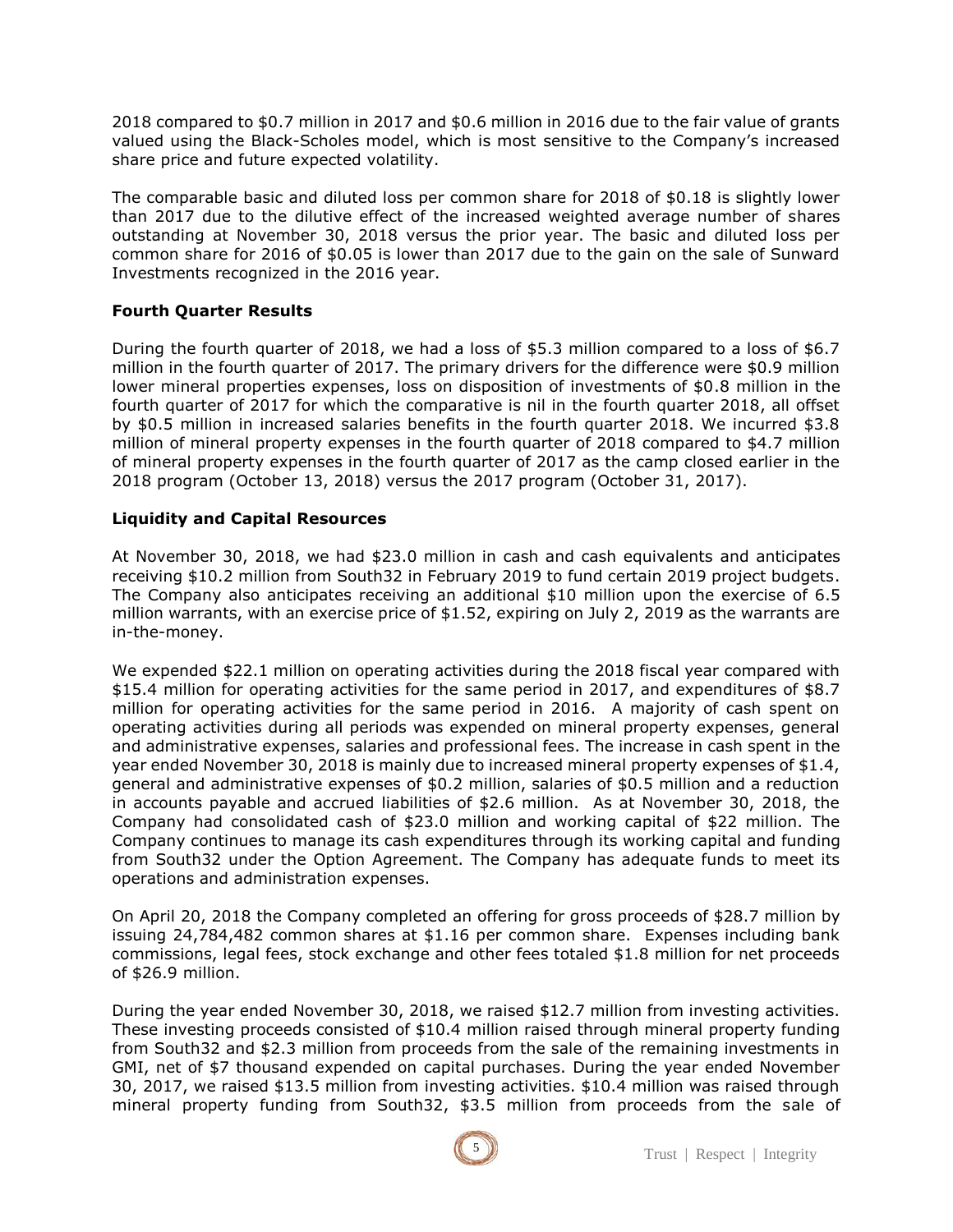investments in GMI, net of \$0.3 million expended on capital purchases. During the year ended November 30, 2016, we raised \$0.2 million in sales from investments acquired through the sale of Sunward Investments.

## **Qualified Persons**

Andrew W. West, Certified Professional Geologist, Exploration Manager for Trilogy Metals Inc., is a Qualified Person as defined by National Instrument 43-101. Mr. West has reviewed the technical information in this news release and approves the disclosure contained herein.

#### **About Trilogy Metals**

Trilogy Metals Inc. is a metals exploration company focused on exploring and developing the Ambler mining district located in northwestern Alaska. It is one of the richest and mostprospective known copper-dominant districts located in one of the safest geopolitical jurisdictions in the world. It hosts world-class polymetallic VMS deposits that contain copper, zinc, lead, gold and silver, and carbonate replacement deposits which have been found to host high grade copper mineralization. Exploration efforts have been focused on two deposits in the Ambler mining district - the Arctic VMS deposit and the Bornite carbonate replacement deposit. Both deposits are located within the Company's land package that spans approximately 143,000 hectares. The Company has an agreement with NANA Regional Corporation, Inc., a Regional Alaska Native Corporation that provides a framework for the exploration and potential development of the Ambler mining district in cooperation with local communities. Our vision is to develop the Ambler mining district into a premier North American copper producer.

#### **Company Contacts**

Elaine Sanders **Patrick Donnelly** 

President & Chief Financial Officer Vice President Corporate Communications & Development

#### **604-638-8088 or 1-855-638-8088**

#### **# # #**

#### *Cautionary Note Regarding Forward-Looking Statements*

*This press release includes certain "forward-looking information" and "forward-looking statements" (collectively "forward-looking statements") within the meaning of applicable Canadian and United States securities legislation including the United States Private Securities Litigation Reform Act of 1995. All statements, other than statements of historical fact, included herein, including, without limitation, the outlook for 2019, anticipated timing and results of a feasibility study on the Arctic Project, the future operating or financial performance of the Company, planned expenditures and the anticipated activity at the UKMP Projects, are forward-looking statements. Forward-looking statements are frequently, but not always, identified by words such as "expects", "anticipates", "believes", "intends", "estimates", "potential", "possible", and similar expressions, or statements that events, conditions, or results "will", "may", "could", or "should" occur or be achieved. These forward-looking statements may include statements regarding perceived merit of properties; exploration plans and budgets; mineral reserves and resource estimates; timing of the feasibility study; anticipated exercise of warrants; funding by South32; work programs; capital expenditures; timelines; strategic plans; market prices for precious and base metals; or other statements that are not statements of fact. Forward-looking statements involve various risks and uncertainties. There can be no assurance that such statements will prove to be accurate, and actual results and future events could differ materially from those anticipated in such statements. Important factors that could cause actual results to differ materially from the Company's expectations include the*